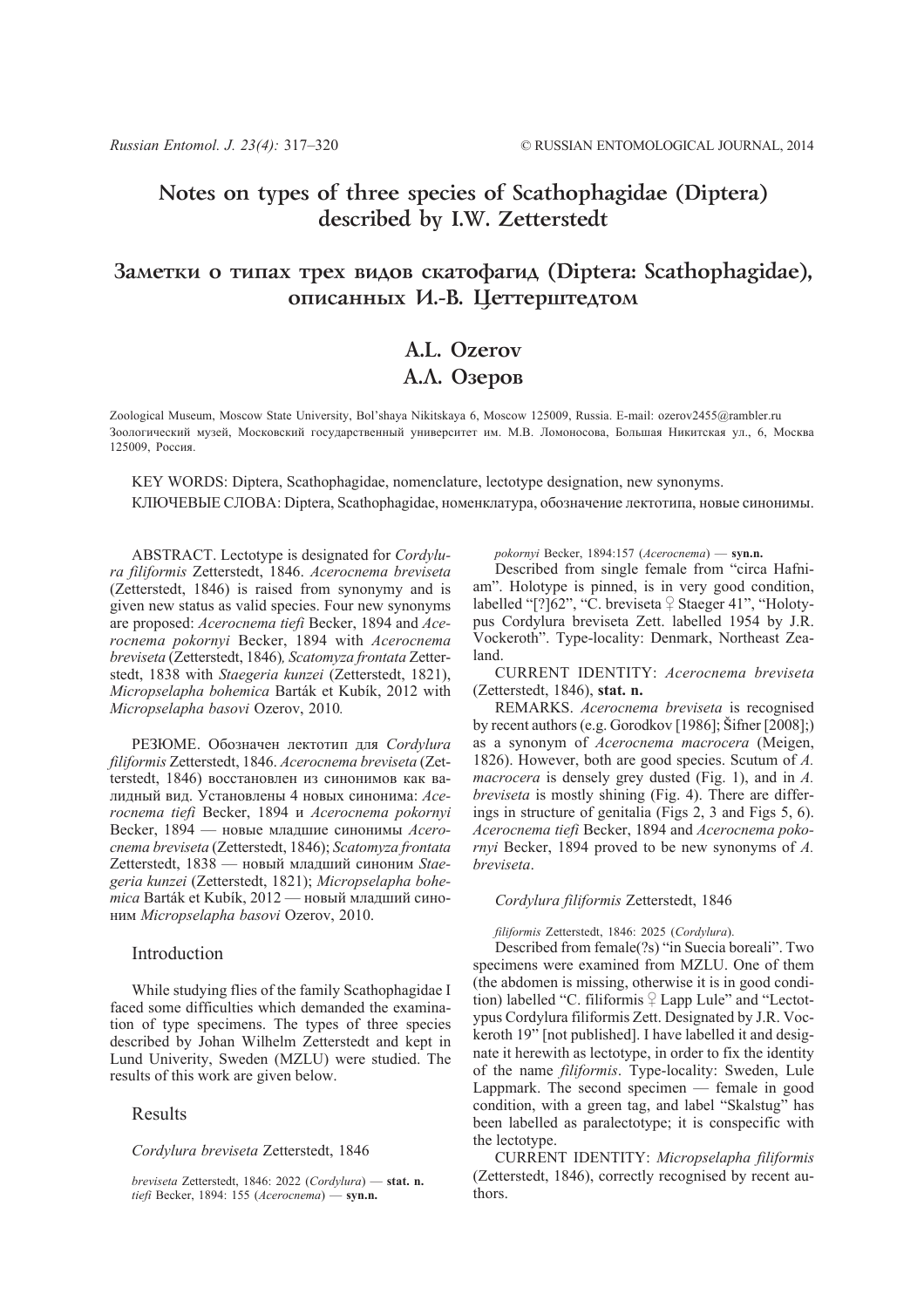







Figs 1–6. *Acerocnema macrocera* (Meigen, 1826) (1–3) and *Acerocnema breviseta* (Zetterstedt, 1846) (4–6),  $\circ$ : 1, 4 — scutum; 2, 5 — epandrium, cerci and surstyli, dorsal view; 3, 6 — epandrium, cerci and surstyli, lateral view.

Рис. 1–6. *Acerocnema macrocera* (Meigen, 1826) (1–3) и *Acerocnema breviseta* (Zetterstedt, 1846) (4–6), ♂: 1, 4 — среднеспинка; 2, 5 — эпандрий, церки и сурстили, сверху; 3, 6 — эпандрий, церки и сурстили, сбоку.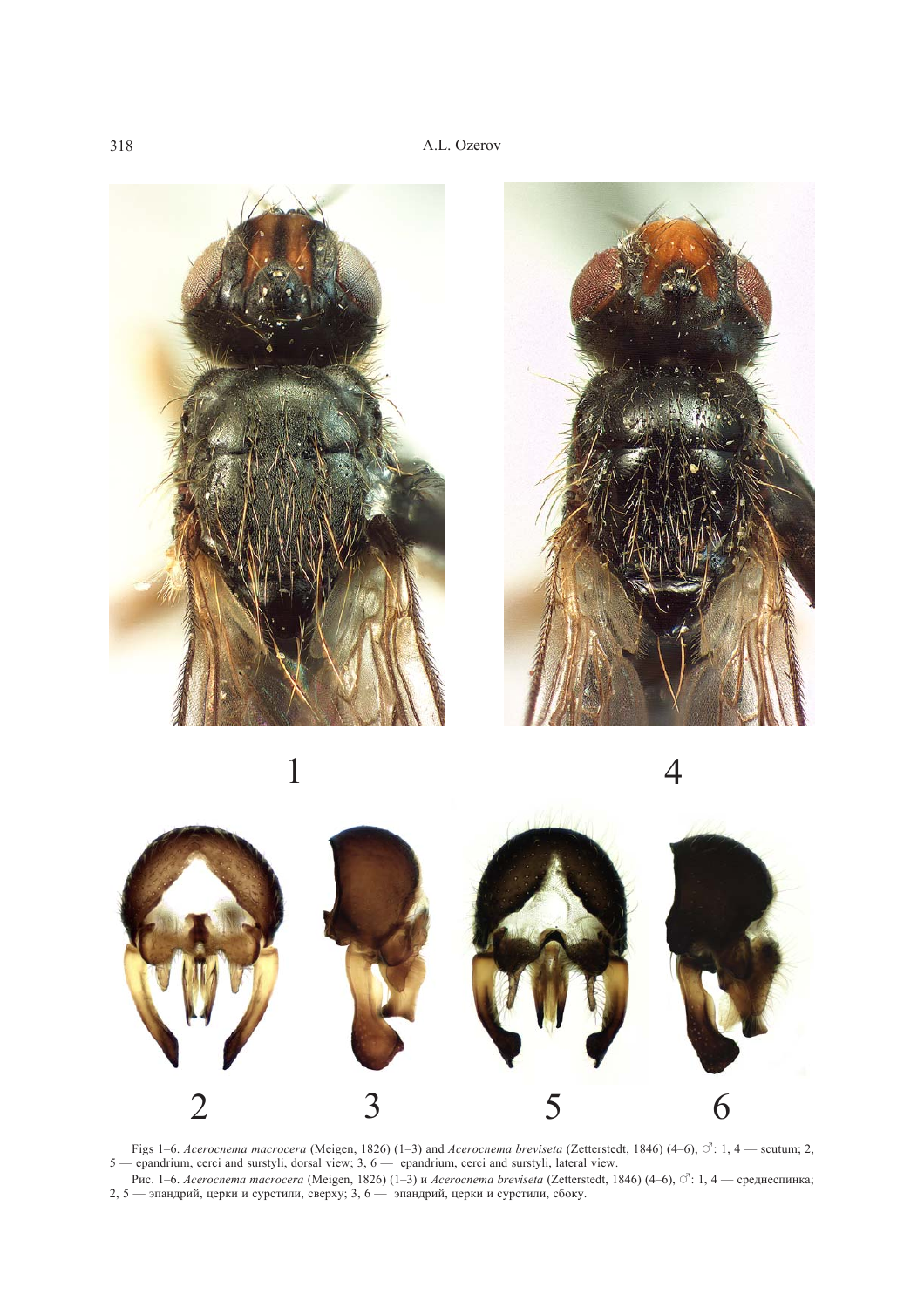